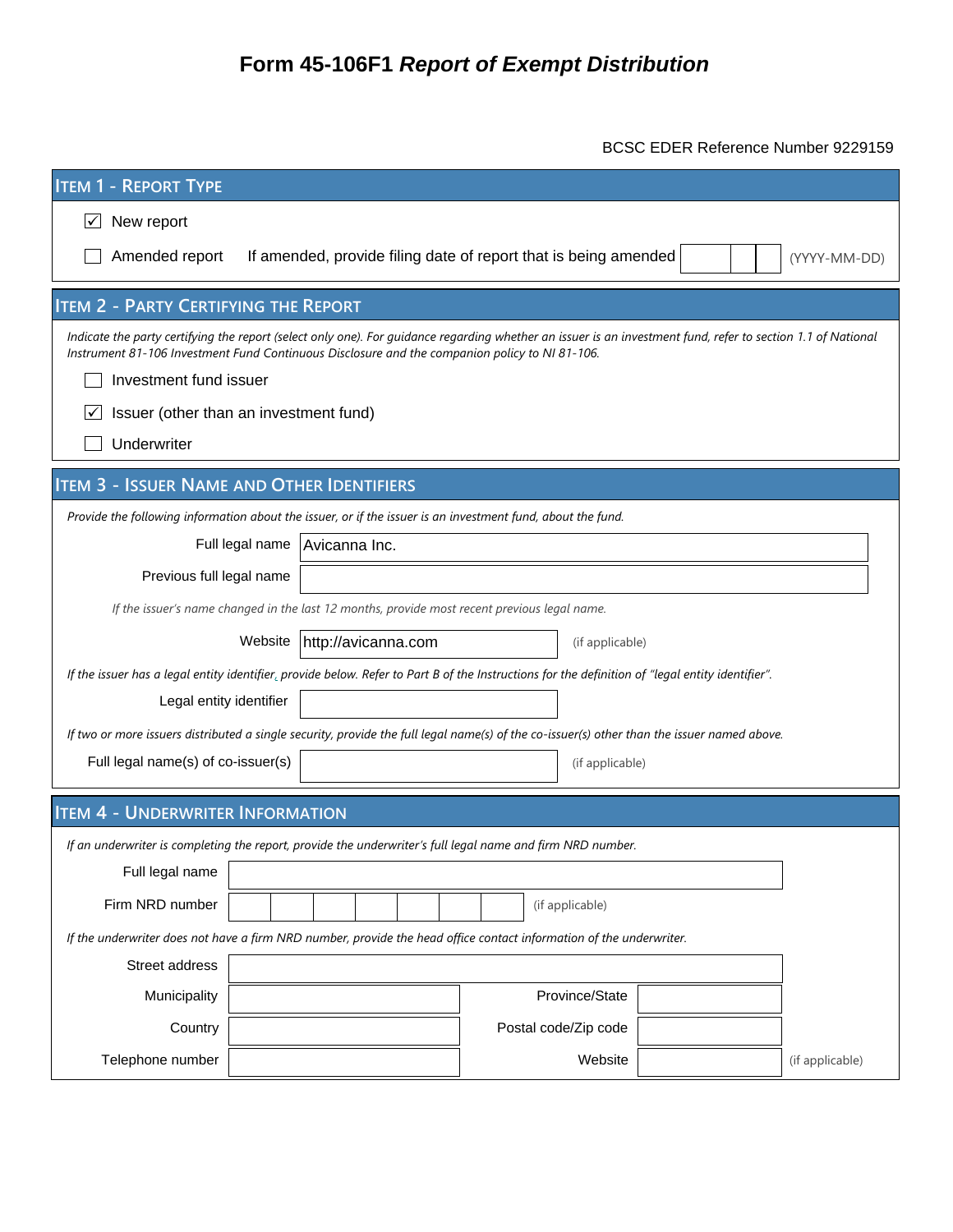| <b>ITEM 5 - ISSUER INFORMATION</b>                                                                                                                                                                                                                                                       |  |  |  |  |  |  |  |  |  |  |
|------------------------------------------------------------------------------------------------------------------------------------------------------------------------------------------------------------------------------------------------------------------------------------------|--|--|--|--|--|--|--|--|--|--|
| If the issuer is an investment fund, do not complete Item 5. Proceed to Item 6.                                                                                                                                                                                                          |  |  |  |  |  |  |  |  |  |  |
| Primary industry<br>a)                                                                                                                                                                                                                                                                   |  |  |  |  |  |  |  |  |  |  |
| Provide the issuer's North American Industry Classification Standard (NAICS) code (6 digits only) that in your reasonable judgment most closely<br>corresponds to the issuer's primary business activity.                                                                                |  |  |  |  |  |  |  |  |  |  |
| NAICS industry code<br>3<br>$\overline{2}$<br>2<br>5<br>4<br>1                                                                                                                                                                                                                           |  |  |  |  |  |  |  |  |  |  |
| If the issuer is in the mining industry, indicate the stage of operations. This does not apply to issuers that provide services to issuers operating in the<br>mining industry. Select the category that best describes the issuer's stage of operations.                                |  |  |  |  |  |  |  |  |  |  |
| Production<br>Exploration<br>Development                                                                                                                                                                                                                                                 |  |  |  |  |  |  |  |  |  |  |
| Is the issuer's primary business to invest all or substantially all of its assets in any of the following? If yes, select all that apply.                                                                                                                                                |  |  |  |  |  |  |  |  |  |  |
| Real estate<br>Commercial/business debt<br>Mortgages<br>Consumer debt<br>Private companies                                                                                                                                                                                               |  |  |  |  |  |  |  |  |  |  |
| Cryptoassets                                                                                                                                                                                                                                                                             |  |  |  |  |  |  |  |  |  |  |
| Number of employees<br>b)                                                                                                                                                                                                                                                                |  |  |  |  |  |  |  |  |  |  |
| $\sqrt{0}$ - 49<br>Number of employees:<br>$50 - 99$<br>100 - 499<br>500 or more                                                                                                                                                                                                         |  |  |  |  |  |  |  |  |  |  |
| SEDAR profile number<br>C)                                                                                                                                                                                                                                                               |  |  |  |  |  |  |  |  |  |  |
| Does the issuer have a SEDAR profile?                                                                                                                                                                                                                                                    |  |  |  |  |  |  |  |  |  |  |
| No<br>If yes, provide SEDAR profile number<br>Yes<br>0<br>0<br>0<br>4<br>4<br>$\overline{2}$<br>7<br>1.                                                                                                                                                                                  |  |  |  |  |  |  |  |  |  |  |
| If the issuer does not have SEDAR profile complete item 5(d) - (h).                                                                                                                                                                                                                      |  |  |  |  |  |  |  |  |  |  |
| Head office address<br>$\mathsf{d}$                                                                                                                                                                                                                                                      |  |  |  |  |  |  |  |  |  |  |
| Street address<br>Province/State                                                                                                                                                                                                                                                         |  |  |  |  |  |  |  |  |  |  |
| Municipality<br>Postal code/Zip code                                                                                                                                                                                                                                                     |  |  |  |  |  |  |  |  |  |  |
| Telephone number<br>Country                                                                                                                                                                                                                                                              |  |  |  |  |  |  |  |  |  |  |
| Date of formation and financial year-end<br>e)                                                                                                                                                                                                                                           |  |  |  |  |  |  |  |  |  |  |
| Date of formation<br>Financial year-end<br>YYYY<br>DD<br>DD<br>MM<br>MМ                                                                                                                                                                                                                  |  |  |  |  |  |  |  |  |  |  |
| Reporting issuer status<br>f)                                                                                                                                                                                                                                                            |  |  |  |  |  |  |  |  |  |  |
| No<br>Is the issuer a reporting issuer in any jurisdication of Canada?<br>Yes                                                                                                                                                                                                            |  |  |  |  |  |  |  |  |  |  |
| If yes, select the jurisdictions of Canada in which the issuer is a reporting issuer.                                                                                                                                                                                                    |  |  |  |  |  |  |  |  |  |  |
| All<br>AB<br>BC<br>МB<br><b>NB</b><br><b>NL</b><br>NT                                                                                                                                                                                                                                    |  |  |  |  |  |  |  |  |  |  |
| NS.<br><b>NU</b><br><b>ON</b><br><b>PE</b><br>QC<br>SK<br>YT                                                                                                                                                                                                                             |  |  |  |  |  |  |  |  |  |  |
| Public listing status<br>g)                                                                                                                                                                                                                                                              |  |  |  |  |  |  |  |  |  |  |
| If the issuer has a CUSIP number, provide below (first 6 digits only)                                                                                                                                                                                                                    |  |  |  |  |  |  |  |  |  |  |
| <b>CUSIP</b> number                                                                                                                                                                                                                                                                      |  |  |  |  |  |  |  |  |  |  |
| If the issuer is publicly listed, provide the name of the exchange on which the issuer's equity securities primarily trade. Provide only the name of an<br>exchange and not a trading facility such as, for example, an automated trading system.                                        |  |  |  |  |  |  |  |  |  |  |
| Exchange name                                                                                                                                                                                                                                                                            |  |  |  |  |  |  |  |  |  |  |
| Size of issuer's assets<br>h)                                                                                                                                                                                                                                                            |  |  |  |  |  |  |  |  |  |  |
| Select the size of the issuer's assets based on its most recently available annual financial statements (Canadian \$). If the issuer has not prepared annual<br>financial statements for its first financial year, provide the size of the issuer's assets at the distribution end date. |  |  |  |  |  |  |  |  |  |  |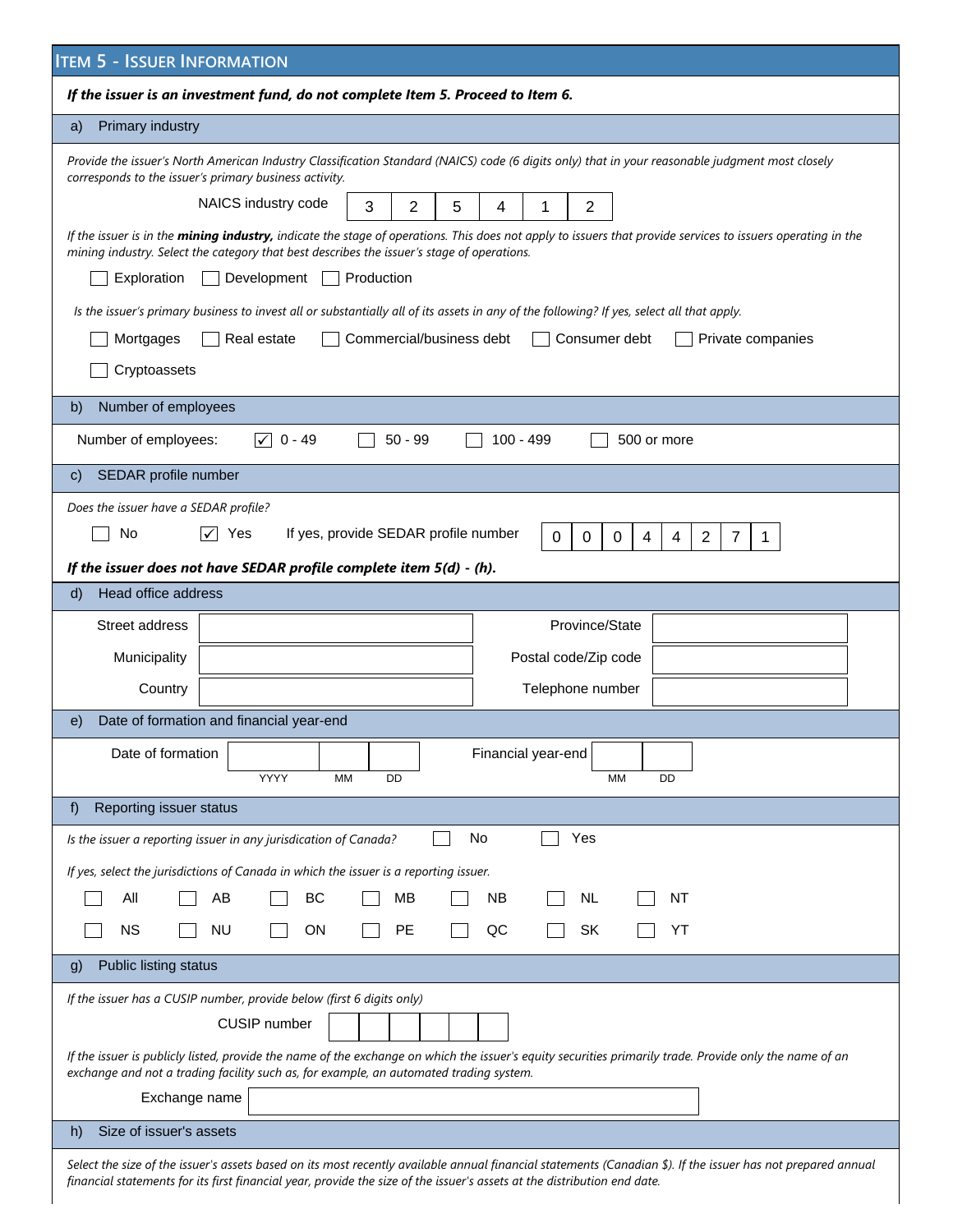| $\Box$ \$0 to under \$5M | $\Box$ \$5M to under \$25M | $\Box$ \$25M to under \$100M |
|--------------------------|----------------------------|------------------------------|
| S100M to under \$500M    | S500M to under \$1B        | S <sub>1</sub> B or over     |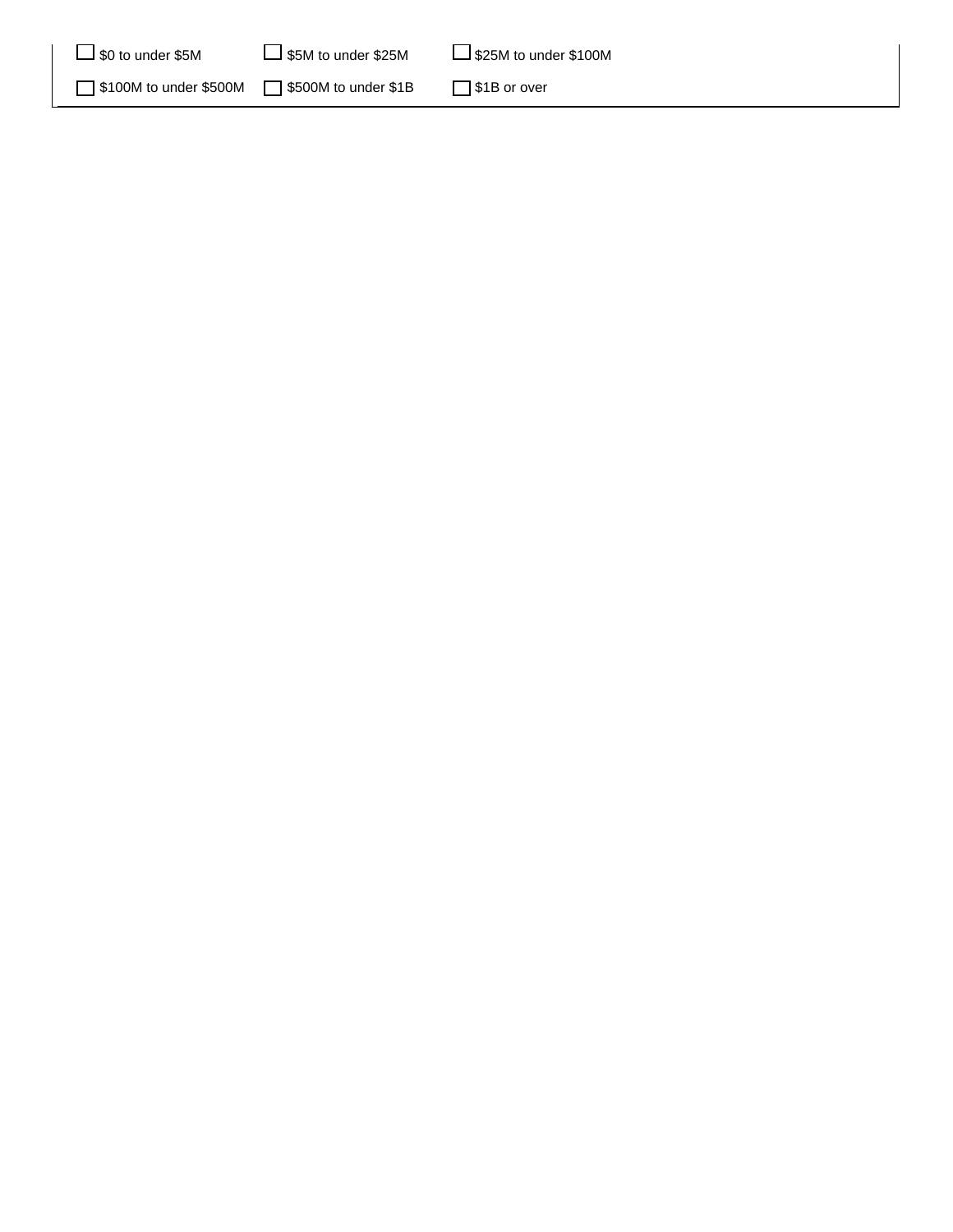|                                           | <b>ITEM 6 - INVESTMENT FUND ISSUER INFORMATION</b>                                                                                                                                                                                                                                                  |
|-------------------------------------------|-----------------------------------------------------------------------------------------------------------------------------------------------------------------------------------------------------------------------------------------------------------------------------------------------------|
|                                           | If the issuer is an investment fund, provide the following information.                                                                                                                                                                                                                             |
| Investment fund manager information<br>a) |                                                                                                                                                                                                                                                                                                     |
| Full legal name                           |                                                                                                                                                                                                                                                                                                     |
| Firm NRD number                           | (if applicable)                                                                                                                                                                                                                                                                                     |
|                                           | If the investment fund manager does not have a firm NRD number, provide the head office contact information of the investment fund manager.                                                                                                                                                         |
| Street address                            |                                                                                                                                                                                                                                                                                                     |
| Municipality                              | Province/State                                                                                                                                                                                                                                                                                      |
| Country                                   | Postal code/Zip code                                                                                                                                                                                                                                                                                |
| Telephone number                          | Website (if applicable)                                                                                                                                                                                                                                                                             |
| Type of investment fund<br>b)             |                                                                                                                                                                                                                                                                                                     |
|                                           | Type of investment fund that most accurately identifies the issuer (select only one).                                                                                                                                                                                                               |
| Money market                              | Fixed income<br>Balanced<br>Equity                                                                                                                                                                                                                                                                  |
| Alternative strategies                    | Cryptoasset<br>Other (describe)                                                                                                                                                                                                                                                                     |
|                                           | Indicate whether one or both of the following apply to the investment fund.                                                                                                                                                                                                                         |
|                                           | Invests primarily in other investment fund issuers                                                                                                                                                                                                                                                  |
| Is a UCITs Fund <sup>1</sup>              |                                                                                                                                                                                                                                                                                                     |
|                                           | 1Undertaking for the Collective Investment of Transferable Securities funds (UCITs Funds) are investment funds regulated by the European Union<br>(EU) directives that allow collective investment schemes to operate throughout the EU on a passport basis on authorization from one member state. |
| C)                                        | Date of formation and financial year-end of the investment fund                                                                                                                                                                                                                                     |
| Date of formation                         | Financial year-end                                                                                                                                                                                                                                                                                  |
|                                           | YYYY<br><b>MM</b><br>МM<br>DD<br>DD                                                                                                                                                                                                                                                                 |
| d)                                        | Reporting issuer status of the investment fund                                                                                                                                                                                                                                                      |
|                                           | No<br>Yes<br>Is the investment fund a reporting issuer in any jurisdication of Canada?                                                                                                                                                                                                              |
|                                           | If yes, select the jurisdictions of Canada in which the investment fund is a reporting issuer.                                                                                                                                                                                                      |
| All                                       | AB<br>BC<br>MВ<br><b>NB</b><br>NL<br>NΤ                                                                                                                                                                                                                                                             |
| <b>NS</b>                                 | <b>NU</b><br><b>ON</b><br>PE<br>QC<br>SK<br>YT                                                                                                                                                                                                                                                      |
| e)                                        | Public listing status of the investment fund                                                                                                                                                                                                                                                        |
|                                           | If the investment fund has a CUSIP number, provide below (first 6 digits only)                                                                                                                                                                                                                      |
|                                           | <b>CUSIP</b> number                                                                                                                                                                                                                                                                                 |
|                                           | If the investment fund is publicly listed, provide the name of the exchange on which the investment fund's securities primarily trade. Provide only the<br>name of an exchange and not a trading facility such as, for example, an automated trading system.                                        |
| Exchange name                             |                                                                                                                                                                                                                                                                                                     |
| f)                                        | Net asset value (NAV) of the investment fund                                                                                                                                                                                                                                                        |
|                                           | Select the NAV range of the investment fund as of the date of the most recent NAV calculation (Canadian \$).                                                                                                                                                                                        |
| \$0 to under \$5M                         | \$5M to under \$25M<br>\$25M to under \$100M                                                                                                                                                                                                                                                        |
| \$100M to under \$500M                    | \$500M to under \$1B<br>\$1B or over<br>Date of NAV calculation:                                                                                                                                                                                                                                    |
|                                           |                                                                                                                                                                                                                                                                                                     |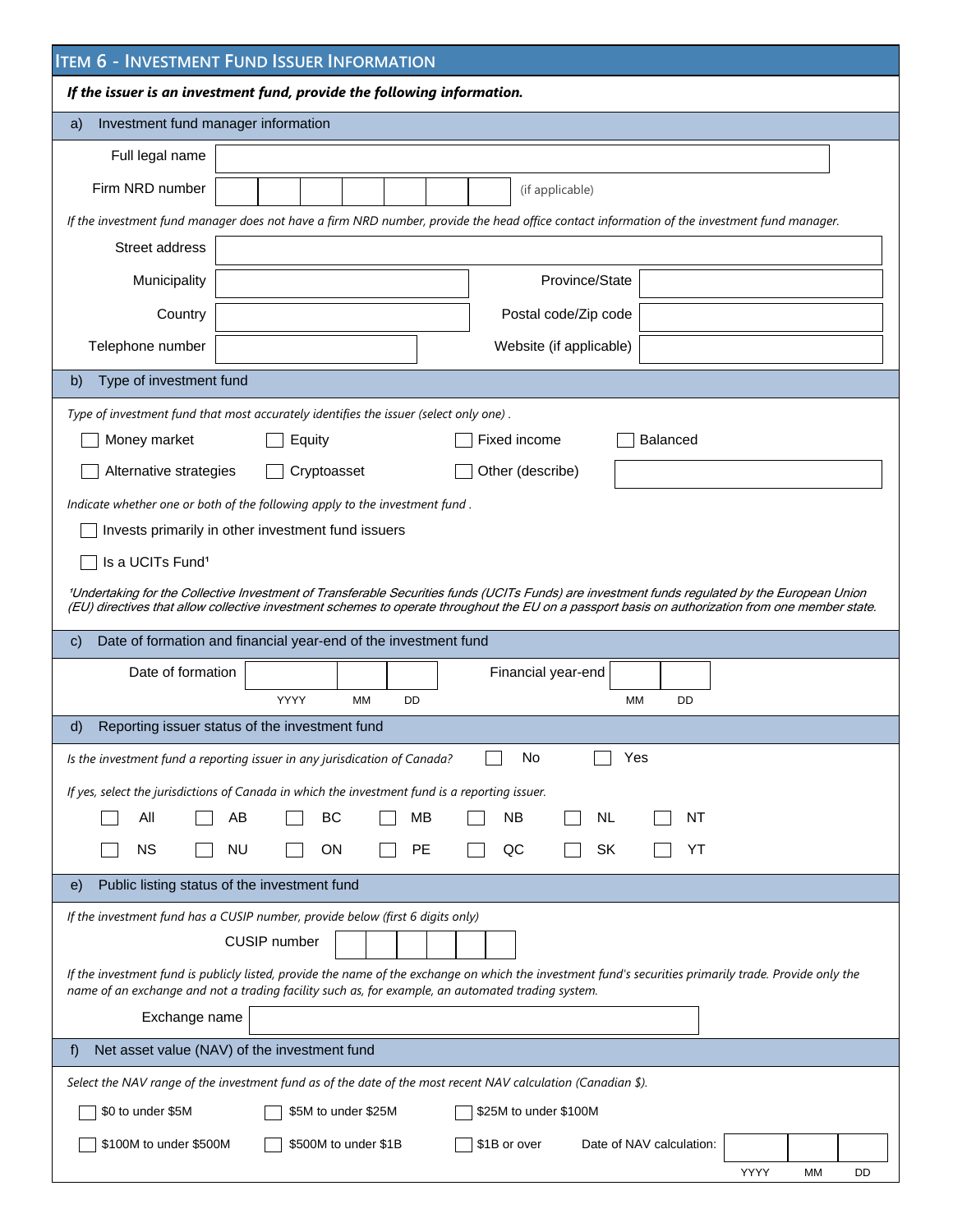# **ITEM 7 - INFORMATION ABOUT THE DISTRIBUTION**

| If an issuer located outside of Canada completes a distribution in a jurisdiction of Canada, include in Item 7 and Schedule 1 information about<br>purchasers resident in that jurisdiction of Canada only. Do not include in Item 7 securities issued as payment of commissions or finder's fees in<br>connection with the distribution, which must be disclosed in Item 8. The information provided in Item 7 must reconcile with the information provided in<br>Schedule 1 of the report.                                                                                                                                                                                                                                                                                                                                                                                                                                                    |                                                          |   |                                        |                             |            |                                                                                                 |                                            |  |                                                                                                                                                                                                                                                                                               |                                                                                                                                                                                                                                                 |                                |    |                      |                                                                                                                                                                |
|-------------------------------------------------------------------------------------------------------------------------------------------------------------------------------------------------------------------------------------------------------------------------------------------------------------------------------------------------------------------------------------------------------------------------------------------------------------------------------------------------------------------------------------------------------------------------------------------------------------------------------------------------------------------------------------------------------------------------------------------------------------------------------------------------------------------------------------------------------------------------------------------------------------------------------------------------|----------------------------------------------------------|---|----------------------------------------|-----------------------------|------------|-------------------------------------------------------------------------------------------------|--------------------------------------------|--|-----------------------------------------------------------------------------------------------------------------------------------------------------------------------------------------------------------------------------------------------------------------------------------------------|-------------------------------------------------------------------------------------------------------------------------------------------------------------------------------------------------------------------------------------------------|--------------------------------|----|----------------------|----------------------------------------------------------------------------------------------------------------------------------------------------------------|
| Currency<br>a)                                                                                                                                                                                                                                                                                                                                                                                                                                                                                                                                                                                                                                                                                                                                                                                                                                                                                                                                  |                                                          |   |                                        |                             |            |                                                                                                 |                                            |  |                                                                                                                                                                                                                                                                                               |                                                                                                                                                                                                                                                 |                                |    |                      |                                                                                                                                                                |
| Select the currency or currencies in which the distribution was made. All dollar amounts provided in the report must be in Canadian dollars.                                                                                                                                                                                                                                                                                                                                                                                                                                                                                                                                                                                                                                                                                                                                                                                                    |                                                          |   |                                        |                             |            |                                                                                                 |                                            |  |                                                                                                                                                                                                                                                                                               |                                                                                                                                                                                                                                                 |                                |    |                      |                                                                                                                                                                |
| $\vert \checkmark \vert$                                                                                                                                                                                                                                                                                                                                                                                                                                                                                                                                                                                                                                                                                                                                                                                                                                                                                                                        | Canadian dollar<br>US dollar<br>Euro<br>Other (describe) |   |                                        |                             |            |                                                                                                 |                                            |  |                                                                                                                                                                                                                                                                                               |                                                                                                                                                                                                                                                 |                                |    |                      |                                                                                                                                                                |
| Distribution date(s)<br>b)                                                                                                                                                                                                                                                                                                                                                                                                                                                                                                                                                                                                                                                                                                                                                                                                                                                                                                                      |                                                          |   |                                        |                             |            |                                                                                                 |                                            |  |                                                                                                                                                                                                                                                                                               |                                                                                                                                                                                                                                                 |                                |    |                      |                                                                                                                                                                |
| State the distribution start and end dates. If the report is being filed for securities distributed on only one distribution date, provide the distribution date<br>as both the start and end dates. If the report is being filed for securities distributed on a continuous basis, include the start and end dates for the<br>distribution period covered by the report.                                                                                                                                                                                                                                                                                                                                                                                                                                                                                                                                                                       |                                                          |   |                                        |                             |            |                                                                                                 |                                            |  |                                                                                                                                                                                                                                                                                               |                                                                                                                                                                                                                                                 |                                |    |                      |                                                                                                                                                                |
|                                                                                                                                                                                                                                                                                                                                                                                                                                                                                                                                                                                                                                                                                                                                                                                                                                                                                                                                                 |                                                          |   |                                        |                             | Start date | 2020                                                                                            | 08<br>18                                   |  | End date                                                                                                                                                                                                                                                                                      |                                                                                                                                                                                                                                                 | 2020                           | 08 | 18                   |                                                                                                                                                                |
|                                                                                                                                                                                                                                                                                                                                                                                                                                                                                                                                                                                                                                                                                                                                                                                                                                                                                                                                                 |                                                          |   |                                        |                             |            | YYYY                                                                                            | DD<br>MМ                                   |  |                                                                                                                                                                                                                                                                                               |                                                                                                                                                                                                                                                 | YYYY                           | MM | DD                   |                                                                                                                                                                |
| $\mathbf{C}$                                                                                                                                                                                                                                                                                                                                                                                                                                                                                                                                                                                                                                                                                                                                                                                                                                                                                                                                    |                                                          |   |                                        |                             |            | Detailed purchaser information                                                                  |                                            |  |                                                                                                                                                                                                                                                                                               |                                                                                                                                                                                                                                                 |                                |    |                      |                                                                                                                                                                |
|                                                                                                                                                                                                                                                                                                                                                                                                                                                                                                                                                                                                                                                                                                                                                                                                                                                                                                                                                 |                                                          |   |                                        |                             |            |                                                                                                 |                                            |  | Complete Schedule 1 of this form for each purchaser and attach the schedule to the completed report.                                                                                                                                                                                          |                                                                                                                                                                                                                                                 |                                |    |                      |                                                                                                                                                                |
| d)                                                                                                                                                                                                                                                                                                                                                                                                                                                                                                                                                                                                                                                                                                                                                                                                                                                                                                                                              |                                                          |   |                                        |                             |            | Types of securities distributed                                                                 |                                            |  |                                                                                                                                                                                                                                                                                               |                                                                                                                                                                                                                                                 |                                |    |                      |                                                                                                                                                                |
|                                                                                                                                                                                                                                                                                                                                                                                                                                                                                                                                                                                                                                                                                                                                                                                                                                                                                                                                                 |                                                          |   |                                        |                             |            |                                                                                                 |                                            |  | Provide the following information for all distributions reported on a per security basis. Refer to Part A(12) of the Instructions for how to indicate the<br>security code. If providing the CUSIP number, indicate the full 9-digit CUSIP number assigned to the security being distributed. |                                                                                                                                                                                                                                                 |                                |    |                      |                                                                                                                                                                |
|                                                                                                                                                                                                                                                                                                                                                                                                                                                                                                                                                                                                                                                                                                                                                                                                                                                                                                                                                 |                                                          |   |                                        |                             |            |                                                                                                 |                                            |  |                                                                                                                                                                                                                                                                                               |                                                                                                                                                                                                                                                 |                                |    | Canadian \$          |                                                                                                                                                                |
|                                                                                                                                                                                                                                                                                                                                                                                                                                                                                                                                                                                                                                                                                                                                                                                                                                                                                                                                                 | Security<br>code                                         |   | <b>CUSIP</b> number<br>(if applicable) |                             |            |                                                                                                 | Description of security                    |  | Number of<br>securities                                                                                                                                                                                                                                                                       |                                                                                                                                                                                                                                                 | Single or<br>lowest<br>price   |    | <b>Highest price</b> | Total amount                                                                                                                                                   |
| U                                                                                                                                                                                                                                                                                                                                                                                                                                                                                                                                                                                                                                                                                                                                                                                                                                                                                                                                               | S<br>B                                                   |   |                                        |                             |            | Units comprised of one (1)<br>common share and one-half (1/2)<br>common share purchase warrant. |                                            |  | 1,952,410.00                                                                                                                                                                                                                                                                                  |                                                                                                                                                                                                                                                 | 1.4000                         |    |                      | 2,733,374.00                                                                                                                                                   |
| e)                                                                                                                                                                                                                                                                                                                                                                                                                                                                                                                                                                                                                                                                                                                                                                                                                                                                                                                                              |                                                          |   |                                        |                             |            | Details of rights and convertible/exchangeable securities                                       |                                            |  |                                                                                                                                                                                                                                                                                               |                                                                                                                                                                                                                                                 |                                |    |                      |                                                                                                                                                                |
|                                                                                                                                                                                                                                                                                                                                                                                                                                                                                                                                                                                                                                                                                                                                                                                                                                                                                                                                                 |                                                          |   |                                        |                             |            |                                                                                                 |                                            |  | were distributed, provide the conversion ratio and describe any other terms for each convertible/exchangeable security.                                                                                                                                                                       |                                                                                                                                                                                                                                                 |                                |    |                      | If any rights (e.g. warrants, options) were distributed, provide the exercise price and expiry date for each right. If any convertible/exchangeable securities |
|                                                                                                                                                                                                                                                                                                                                                                                                                                                                                                                                                                                                                                                                                                                                                                                                                                                                                                                                                 | Convertible /<br>exchangeable<br>security code           |   |                                        | Underlying<br>security code |            | Lowest                                                                                          | Exercise price<br>(Canadian \$)<br>Highest |  | Expiry date<br>(YYYY- MM-DD)                                                                                                                                                                                                                                                                  |                                                                                                                                                                                                                                                 | Conversion<br>ratio            |    |                      | Describe other items (if applicable)                                                                                                                           |
|                                                                                                                                                                                                                                                                                                                                                                                                                                                                                                                                                                                                                                                                                                                                                                                                                                                                                                                                                 |                                                          |   |                                        |                             |            | 2.0000                                                                                          |                                            |  |                                                                                                                                                                                                                                                                                               |                                                                                                                                                                                                                                                 |                                |    |                      |                                                                                                                                                                |
| W                                                                                                                                                                                                                                                                                                                                                                                                                                                                                                                                                                                                                                                                                                                                                                                                                                                                                                                                               | N                                                        | T | C                                      | М                           | S          |                                                                                                 |                                            |  | 2022-08-18                                                                                                                                                                                                                                                                                    | Expiry Date may be<br>1:1<br>accelerated on not less than 30<br>days' notice if the volume<br>weighted average trading price<br>of the common shares exceeds<br>\$3.00 for any 10 consecutive<br>trading days on the Toronto<br>Stock Exchange. |                                |    |                      |                                                                                                                                                                |
| f)                                                                                                                                                                                                                                                                                                                                                                                                                                                                                                                                                                                                                                                                                                                                                                                                                                                                                                                                              |                                                          |   |                                        |                             |            |                                                                                                 |                                            |  |                                                                                                                                                                                                                                                                                               |                                                                                                                                                                                                                                                 |                                |    |                      |                                                                                                                                                                |
| Summary of the distribution by jurisdiction and exemption<br>State the total dollar amount of securities distributed and the number of purchasers for each jurisdiction of Canada and foreign jurisdiction where a<br>purchaser resides and for each exemption relied on in Canada for that distribution. However, if an issuer located outside of Canada completes a<br>distribution in a jurisdiction of Canada, include distributions to purchasers resident in that jurisdiction of Canada only.<br>This table requires a separate line item for: (i) each jurisdiction where a purchaser resides, (ii) each exemption relied on in the jurisdiction where a<br>purchaser resides, if a purchaser resides in a jurisdiction of Canada, and (iii) each exemption relied on in Canada, if a purchaser resides in a foreign<br>jurisdiction.<br>For jurisdictions within Canada, state the province or territory, otherwise state the country. |                                                          |   |                                        |                             |            |                                                                                                 |                                            |  |                                                                                                                                                                                                                                                                                               |                                                                                                                                                                                                                                                 |                                |    |                      |                                                                                                                                                                |
|                                                                                                                                                                                                                                                                                                                                                                                                                                                                                                                                                                                                                                                                                                                                                                                                                                                                                                                                                 |                                                          |   | Province or                            |                             |            |                                                                                                 | Exemption relied on                        |  |                                                                                                                                                                                                                                                                                               |                                                                                                                                                                                                                                                 | Number of unique <sup>28</sup> |    |                      | Total amount (Canadian \$)                                                                                                                                     |
|                                                                                                                                                                                                                                                                                                                                                                                                                                                                                                                                                                                                                                                                                                                                                                                                                                                                                                                                                 |                                                          |   | country<br>Ontario                     |                             |            |                                                                                                 | NI 45-106 2.3 [Accredited investor]        |  |                                                                                                                                                                                                                                                                                               |                                                                                                                                                                                                                                                 | purchasers                     | 32 |                      | 1,271,491.20                                                                                                                                                   |
|                                                                                                                                                                                                                                                                                                                                                                                                                                                                                                                                                                                                                                                                                                                                                                                                                                                                                                                                                 |                                                          |   |                                        |                             |            |                                                                                                 |                                            |  |                                                                                                                                                                                                                                                                                               |                                                                                                                                                                                                                                                 |                                |    |                      |                                                                                                                                                                |

Québec **NI 45-106 2.3 [Accredited investor]** 1 1 9,800.00 British Columbia NI 45-106 2.3 [Accredited investor] 1 500,001.60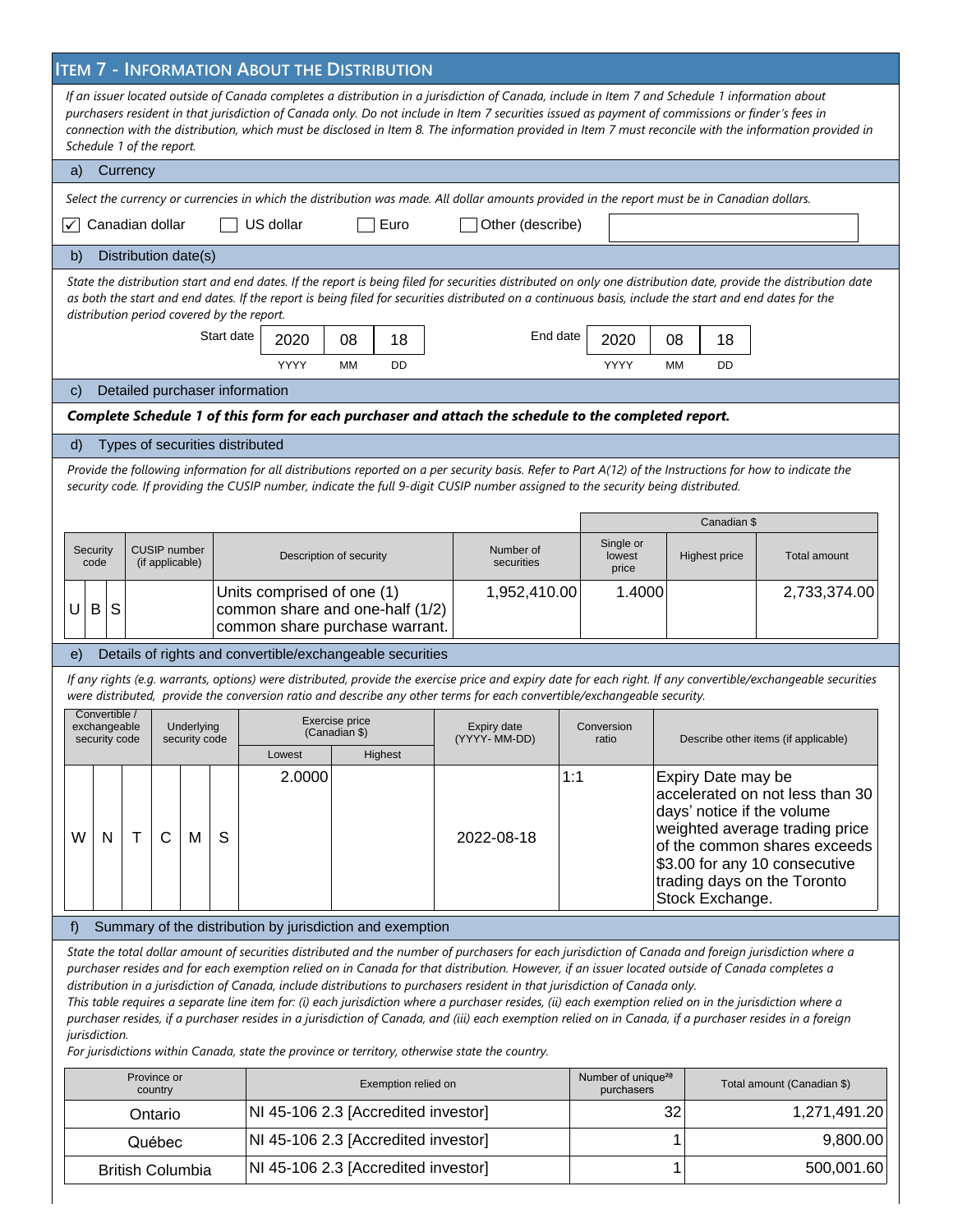|                      | Total number of unique purchasers <sup>2b</sup> | 51 |              |
|----------------------|-------------------------------------------------|----|--------------|
|                      | Total dollar amount of securities distributed   |    | 2,733,374.00 |
| Germany              | Other - OSC Rule 72-503                         |    | 42,000.00    |
| Uruguay              | Other - OSC Rule 72-503                         |    | 50,120.00    |
| Colombia             | Other - OSC Rule 72-503                         |    | 223,440.00   |
| Panama               | Other - OSC Rule 72-503                         |    | 234,998.40   |
| <b>United States</b> | Other - OSC Rule 72-503                         |    | 401,522.80   |

*In calculating the number of unique purchasers per row, count each purchaser only once. Joint purchasers may be counted as one purchaser.* 2a

<sup>2b</sup> In calculating the total number of unique purchasers to which the issuer distributed securities, count each purchaser only once, regardless of whether *the issuer distributed multiple types of securities to, and relied on multiple exemptions for, that purchaser.*

#### g) Net proceeds to the investment fund by jurisdiction

*If the issuer is an investment fund, provide the net proceeds to the investment fund for each jurisdiction of Canada and foreign jurisdiction where a purchaser resides.³ If an issuer located outside of Canada completes a distribution in a jurisdiction of Canada, include net proceeds for that jurisdiction of Canada only. For jurisdictions within Canada, state the province or territory, otherwise state the country.* 

| Province or country                       | Net proceeds<br>(Canadian \$) |
|-------------------------------------------|-------------------------------|
|                                           |                               |
| Total net proceeds to the investment fund |                               |

<sup>3</sup>"Net proceeds" means the gross proceeds realized in the jurisdiction from the distributions for which the report is being filed, less the gross redemptions that occurred during the distribution period covered by the report.

h) Offering materials - This section applies only in Saskatchewan, Ontario, Québec, New Brunswick and Nova Scotia.

*If a distribution has occurred in Saskatchewan, Ontario, Québec, New Brunswick or Nova Scotia, complete the table below by listing the offering materials that are required under the prospectus exemption relied on to be filed with or delivered to the securities regulatory authority or regulator in those jurisdictions.* 

*In Ontario, if the offering materials listed in the table are required to be filed with or delivered to the Ontario Securities Commission (OSC), attach an electronic version of the offering materials that have not been previously filed with or delivered to the OSC.*

| Description | Date of document or<br>other material<br>(YYYY-MM-DD) | Previously filed<br>with or delivered to<br>regulator?<br>(Y/N) | Date previously filed or<br>delivered<br>(YYYY-MM-DD) |
|-------------|-------------------------------------------------------|-----------------------------------------------------------------|-------------------------------------------------------|
|             |                                                       |                                                                 |                                                       |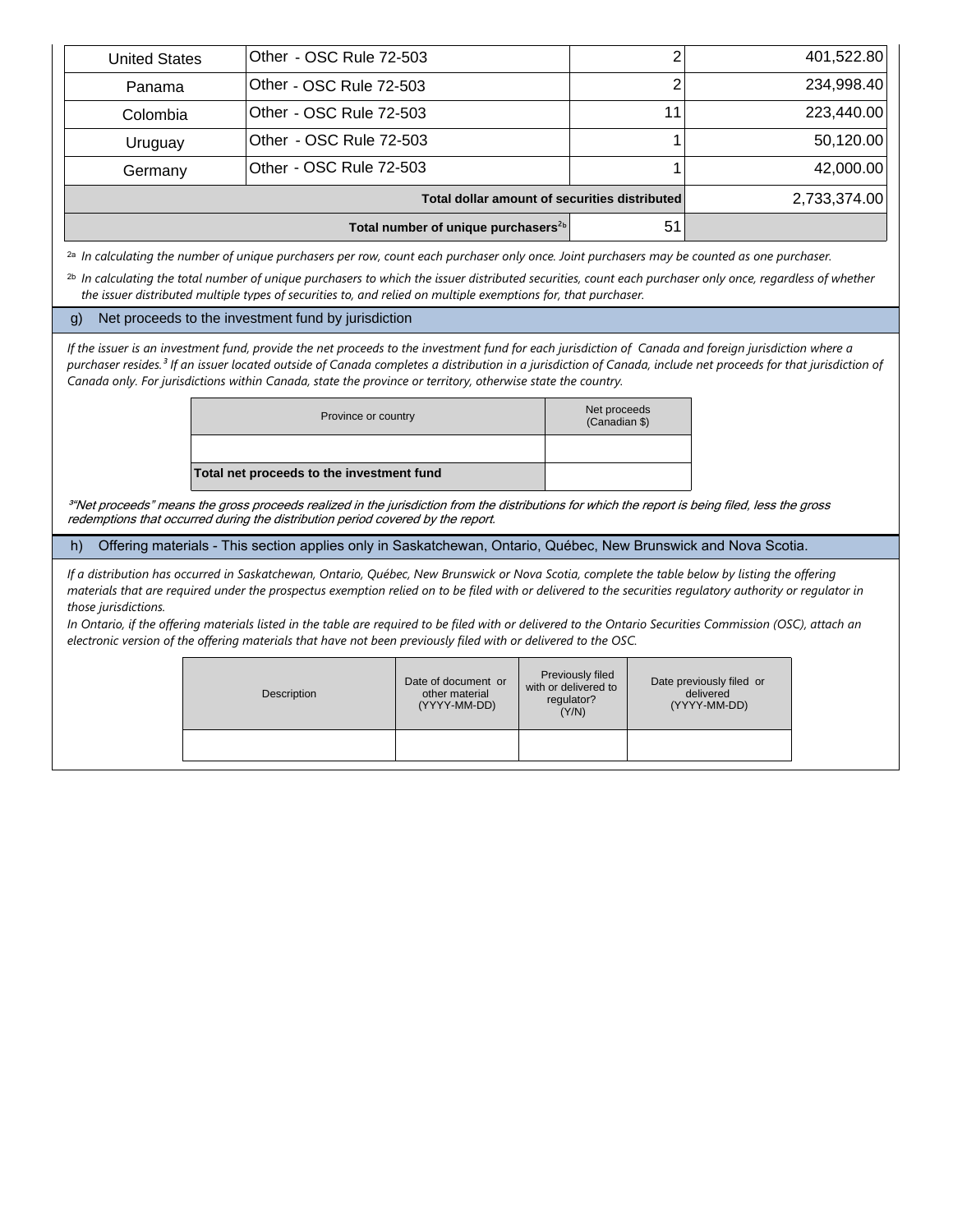|     | <b>ITEM 8 - COMPENSATION INFORMATION</b> |                                                                                                                                                                                                                                                                             |  |  |  |  |  |  |  |  |
|-----|------------------------------------------|-----------------------------------------------------------------------------------------------------------------------------------------------------------------------------------------------------------------------------------------------------------------------------|--|--|--|--|--|--|--|--|
|     |                                          | Provide information for each person (as defined in NI 45-106) to whom the issuer directly provides, or will provide, any compensation in connection with<br>the distribution. Complete additional copies of this page if more than one person was, or will be, compensated. |  |  |  |  |  |  |  |  |
|     |                                          | Indicate whether any compensation was paid, or will be paid, in connection with the distribution.                                                                                                                                                                           |  |  |  |  |  |  |  |  |
| No. | $ \sqrt{ } $ Yes                         | If yes, indicate number of persons compensated.                                                                                                                                                                                                                             |  |  |  |  |  |  |  |  |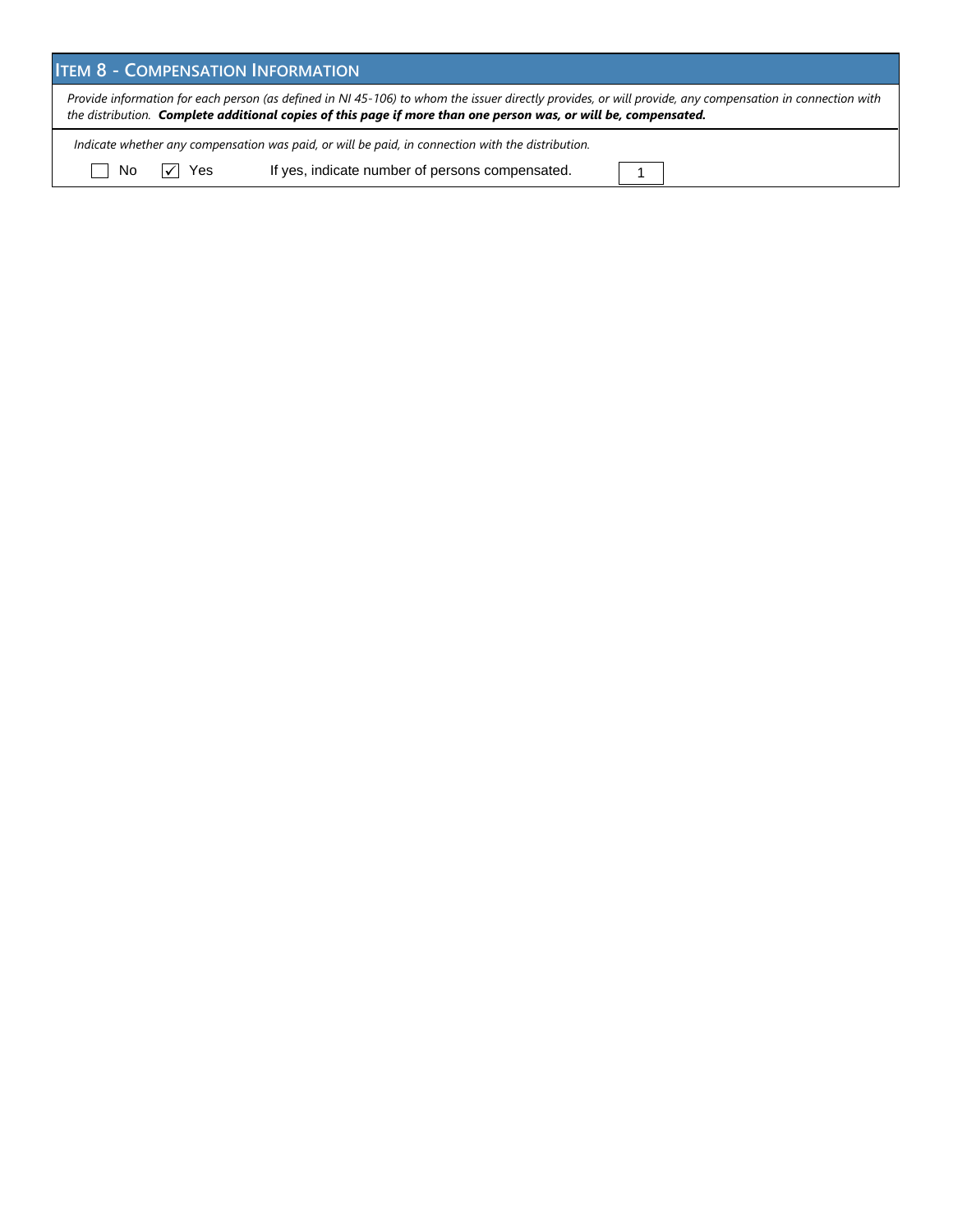| Name of person compensated and registration status<br>a)                                                                                                                                                                                                                                                                                                                                                                                                                                                                                                                                                         |                                                           |             |   |          |                |  |                  |     |                      |                                                                                                                                                                                                                                                               |   |                       |     |
|------------------------------------------------------------------------------------------------------------------------------------------------------------------------------------------------------------------------------------------------------------------------------------------------------------------------------------------------------------------------------------------------------------------------------------------------------------------------------------------------------------------------------------------------------------------------------------------------------------------|-----------------------------------------------------------|-------------|---|----------|----------------|--|------------------|-----|----------------------|---------------------------------------------------------------------------------------------------------------------------------------------------------------------------------------------------------------------------------------------------------------|---|-----------------------|-----|
| Indicate whether the person compensated is a registrant.                                                                                                                                                                                                                                                                                                                                                                                                                                                                                                                                                         |                                                           |             |   |          | No             |  | ✓                | Yes |                      |                                                                                                                                                                                                                                                               |   |                       |     |
| If the person compensated is an individual, provide the name of the individual.                                                                                                                                                                                                                                                                                                                                                                                                                                                                                                                                  |                                                           |             |   |          |                |  |                  |     |                      |                                                                                                                                                                                                                                                               |   |                       |     |
| Full legal name of individual                                                                                                                                                                                                                                                                                                                                                                                                                                                                                                                                                                                    |                                                           |             |   |          |                |  |                  |     |                      |                                                                                                                                                                                                                                                               |   |                       |     |
|                                                                                                                                                                                                                                                                                                                                                                                                                                                                                                                                                                                                                  |                                                           | Family name |   |          |                |  | First given name |     |                      |                                                                                                                                                                                                                                                               |   | Secondary given names |     |
| If the person compensated is not an individual, provide the following information.                                                                                                                                                                                                                                                                                                                                                                                                                                                                                                                               |                                                           |             |   |          |                |  |                  |     |                      |                                                                                                                                                                                                                                                               |   |                       |     |
|                                                                                                                                                                                                                                                                                                                                                                                                                                                                                                                                                                                                                  | Full legal name of non-individual Canaccord Genuity Corp. |             |   |          |                |  |                  |     |                      |                                                                                                                                                                                                                                                               |   |                       |     |
|                                                                                                                                                                                                                                                                                                                                                                                                                                                                                                                                                                                                                  | Firm NRD number                                           | 9           | 0 | 0        |                |  |                  |     |                      | (if applicable)                                                                                                                                                                                                                                               |   |                       |     |
| Indicate whether the person compensated facilitated the distribution through a funding portal or an internet-based portal.                                                                                                                                                                                                                                                                                                                                                                                                                                                                                       |                                                           |             |   |          |                |  |                  |     |                      |                                                                                                                                                                                                                                                               | ✓ | No                    | Yes |
| <b>Business contact information</b><br>b)                                                                                                                                                                                                                                                                                                                                                                                                                                                                                                                                                                        |                                                           |             |   |          |                |  |                  |     |                      |                                                                                                                                                                                                                                                               |   |                       |     |
| If a firm NRD number is not provided in Item 8 (a), provide the business contact information of the person being compensated.                                                                                                                                                                                                                                                                                                                                                                                                                                                                                    |                                                           |             |   |          |                |  |                  |     |                      |                                                                                                                                                                                                                                                               |   |                       |     |
| Street address                                                                                                                                                                                                                                                                                                                                                                                                                                                                                                                                                                                                   |                                                           |             |   |          |                |  |                  |     |                      |                                                                                                                                                                                                                                                               |   |                       |     |
| Municipality                                                                                                                                                                                                                                                                                                                                                                                                                                                                                                                                                                                                     |                                                           |             |   |          |                |  |                  |     | Province/State       |                                                                                                                                                                                                                                                               |   |                       |     |
| Country                                                                                                                                                                                                                                                                                                                                                                                                                                                                                                                                                                                                          |                                                           |             |   |          |                |  |                  |     | Postal code/Zip code |                                                                                                                                                                                                                                                               |   |                       |     |
| Email address                                                                                                                                                                                                                                                                                                                                                                                                                                                                                                                                                                                                    |                                                           |             |   |          |                |  |                  |     | Telephone number     |                                                                                                                                                                                                                                                               |   |                       |     |
| Relationship to issuer or investment fund manager<br>$\mathsf{C}$                                                                                                                                                                                                                                                                                                                                                                                                                                                                                                                                                |                                                           |             |   |          |                |  |                  |     |                      |                                                                                                                                                                                                                                                               |   |                       |     |
| Indicate the person's relationship with the issuer or investment fund manager (select all that apply). Refer to the meaning of "connected" in Part B(2) of<br>the Instructions and the meaning of "control" in section 1.4 of NI 45-106 for the purposes of completing this section.<br>Connect with the issuer or investment fund manager                                                                                                                                                                                                                                                                       |                                                           |             |   |          |                |  |                  |     |                      | Insider of the issuer (other than an investment fund)                                                                                                                                                                                                         |   |                       |     |
|                                                                                                                                                                                                                                                                                                                                                                                                                                                                                                                                                                                                                  |                                                           |             |   |          |                |  |                  |     |                      |                                                                                                                                                                                                                                                               |   |                       |     |
| Director or officer of the investment fund or investment fund manager                                                                                                                                                                                                                                                                                                                                                                                                                                                                                                                                            |                                                           |             |   |          |                |  |                  |     |                      | Employee of the issuer or investment fund manager                                                                                                                                                                                                             |   |                       |     |
| None of the above                                                                                                                                                                                                                                                                                                                                                                                                                                                                                                                                                                                                |                                                           |             |   |          |                |  |                  |     |                      |                                                                                                                                                                                                                                                               |   |                       |     |
| <b>Compensation details</b><br>d)                                                                                                                                                                                                                                                                                                                                                                                                                                                                                                                                                                                |                                                           |             |   |          |                |  |                  |     |                      |                                                                                                                                                                                                                                                               |   |                       |     |
| Provide details of all compensation paid, or to be paid, to the person identified in Item 8(a) in connection with the distribution. Provide all amounts in<br>Canadian dollars. Include cash commissions, securities-based compensation, gifts, discounts or other compensation. Do not report payments for services<br>incidental to the distribution, such as clerical, printing, legal or accounting services. An issuer is not required to ask for details about, or report on, internal<br>allocation arrangements with the directors, officers or employees of a non-individual compensated by the issuer. |                                                           |             |   |          |                |  |                  |     |                      |                                                                                                                                                                                                                                                               |   |                       |     |
| Cash commissions paid                                                                                                                                                                                                                                                                                                                                                                                                                                                                                                                                                                                            |                                                           | 29,365.00   |   |          |                |  |                  |     | Security code 1      | Security code 2                                                                                                                                                                                                                                               |   | Security code 3       |     |
| Value of all securities                                                                                                                                                                                                                                                                                                                                                                                                                                                                                                                                                                                          |                                                           |             |   |          |                |  |                  | W   | т<br>N               |                                                                                                                                                                                                                                                               |   |                       |     |
| distributed as compensation <sup>4</sup>                                                                                                                                                                                                                                                                                                                                                                                                                                                                                                                                                                         |                                                           |             |   |          | Security codes |  |                  |     |                      |                                                                                                                                                                                                                                                               |   |                       |     |
|                                                                                                                                                                                                                                                                                                                                                                                                                                                                                                                                                                                                                  | Describe terms of warrants, options or other rights       |             |   |          | trading days.  |  |                  |     |                      | 20,975 warrants were issued with an exercise price of \$2.00 per<br>warrant. The warrants expire August 18, 2022, subject to an<br>accelerated expiry if the volume weighted average trading price<br>of the common shares exceeds \$3.00 for ten consecutive |   |                       |     |
| Other compensation <sup>5</sup>                                                                                                                                                                                                                                                                                                                                                                                                                                                                                                                                                                                  |                                                           |             |   | Describe |                |  |                  |     |                      |                                                                                                                                                                                                                                                               |   |                       |     |
| <b>Total compensation paid</b>                                                                                                                                                                                                                                                                                                                                                                                                                                                                                                                                                                                   |                                                           | 29,365.00   |   |          |                |  |                  |     |                      |                                                                                                                                                                                                                                                               |   |                       |     |
| Check box if the person will or may receive any deferred compensation (describe the terms below)                                                                                                                                                                                                                                                                                                                                                                                                                                                                                                                 |                                                           |             |   |          |                |  |                  |     |                      |                                                                                                                                                                                                                                                               |   |                       |     |
|                                                                                                                                                                                                                                                                                                                                                                                                                                                                                                                                                                                                                  |                                                           |             |   |          |                |  |                  |     |                      |                                                                                                                                                                                                                                                               |   |                       |     |
| <sup>4</sup> Provide the aggregate value of all securities distributed as compensation, <u>excluding options, warrants or other rights exercisable to acquire</u><br>additional securities of the issuer. Indicate the security codes for all securities distributed as compensation, including options, warrants or other<br>rights exercisable to acquire additional securities of the issuer.<br><sup>5</sup> Do not include deferred compensation.                                                                                                                                                           |                                                           |             |   |          |                |  |                  |     |                      |                                                                                                                                                                                                                                                               |   |                       |     |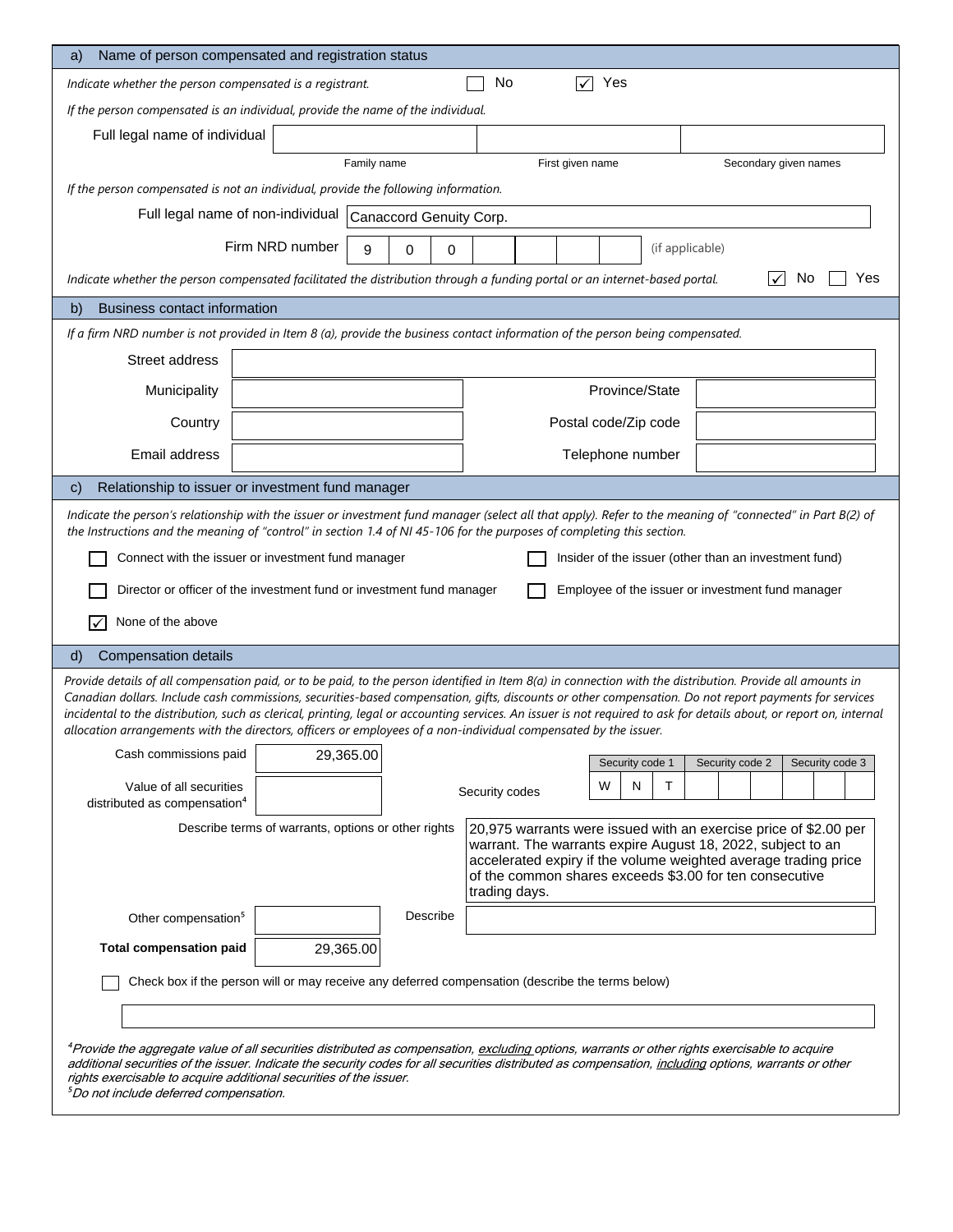| <b>ITEM 9 - DIRECTORS, EXECUTIVE OFFICERS AND PROMOTERS OF THE ISSUER</b>                                                                                                                                                                                                                                                                                                                                                                                                                                                                                                                                                                                                                                              |                                       |                  |                          |                                                                                                  |   |   |                                                                |   |  |  |  |
|------------------------------------------------------------------------------------------------------------------------------------------------------------------------------------------------------------------------------------------------------------------------------------------------------------------------------------------------------------------------------------------------------------------------------------------------------------------------------------------------------------------------------------------------------------------------------------------------------------------------------------------------------------------------------------------------------------------------|---------------------------------------|------------------|--------------------------|--------------------------------------------------------------------------------------------------|---|---|----------------------------------------------------------------|---|--|--|--|
| If the issuer is an investment fund, do not complete Item 9. Procced to Item 10.                                                                                                                                                                                                                                                                                                                                                                                                                                                                                                                                                                                                                                       |                                       |                  |                          |                                                                                                  |   |   |                                                                |   |  |  |  |
| Indicate whether the issuer is any of the following (select the one that applies - if more than one applies, select only one).                                                                                                                                                                                                                                                                                                                                                                                                                                                                                                                                                                                         |                                       |                  |                          |                                                                                                  |   |   |                                                                |   |  |  |  |
| Reporting issuer in any jurisdiction of Canada                                                                                                                                                                                                                                                                                                                                                                                                                                                                                                                                                                                                                                                                         |                                       |                  |                          |                                                                                                  |   |   |                                                                |   |  |  |  |
| Foreign public issuer                                                                                                                                                                                                                                                                                                                                                                                                                                                                                                                                                                                                                                                                                                  |                                       |                  |                          |                                                                                                  |   |   |                                                                |   |  |  |  |
| Wholly owned subsidiary of a reporting issuer in any jurisdiction of Canada <sup>6</sup>                                                                                                                                                                                                                                                                                                                                                                                                                                                                                                                                                                                                                               |                                       |                  |                          |                                                                                                  |   |   |                                                                |   |  |  |  |
|                                                                                                                                                                                                                                                                                                                                                                                                                                                                                                                                                                                                                                                                                                                        | Provide name of reporting issuer      |                  |                          |                                                                                                  |   |   |                                                                |   |  |  |  |
| Wholly owned subsidiary of a foreign public issuer <sup>6</sup>                                                                                                                                                                                                                                                                                                                                                                                                                                                                                                                                                                                                                                                        |                                       |                  |                          |                                                                                                  |   |   |                                                                |   |  |  |  |
|                                                                                                                                                                                                                                                                                                                                                                                                                                                                                                                                                                                                                                                                                                                        | Provide name of foreign public issuer |                  |                          |                                                                                                  |   |   |                                                                |   |  |  |  |
| Issuer distributing only eligible foreign securities and the distribution is to permitted clients only <sup>7</sup>                                                                                                                                                                                                                                                                                                                                                                                                                                                                                                                                                                                                    |                                       |                  |                          |                                                                                                  |   |   |                                                                |   |  |  |  |
| If the issuer is at least one of the above, do not complete Item $9(a) - (c)$ . Proceed to Item 10.                                                                                                                                                                                                                                                                                                                                                                                                                                                                                                                                                                                                                    |                                       |                  |                          |                                                                                                  |   |   |                                                                |   |  |  |  |
| 6An issuer is a wholly owned subsidiary of a reporting issuer or a foreign public issuer if all of the issuer's outstanding voting securities, other than<br>securities that are required by law to be owned by its directors, are beneficially owned by the reporting issuer or the foreign public issuer,<br>respectively.<br><sup>7</sup> Check this box if it applies to the current distribution even if the issuer made previous distributions of other types of securities to non-permitted<br>clients. Refer to the definitions of "eligible foreign security" and "permitted client" in Part B(1) of the Instructions.<br>If the issuer is none of the above, check this box and complete Item $9(a) - (c)$ . |                                       |                  |                          |                                                                                                  |   |   |                                                                |   |  |  |  |
|                                                                                                                                                                                                                                                                                                                                                                                                                                                                                                                                                                                                                                                                                                                        |                                       |                  |                          |                                                                                                  |   |   |                                                                |   |  |  |  |
| Directors, executive officers and promoters of the issuer<br>a)<br>Provide the following information for each director, executive officer and promoter of the issuer. For locations within Canada, state the province or                                                                                                                                                                                                                                                                                                                                                                                                                                                                                               |                                       |                  |                          |                                                                                                  |   |   |                                                                |   |  |  |  |
| territory; otherwise state the country. For "Relationship to issuer", "D" - Director, "O" - Executive Officer, "P" - Promoter.                                                                                                                                                                                                                                                                                                                                                                                                                                                                                                                                                                                         |                                       |                  |                          |                                                                                                  |   |   |                                                                |   |  |  |  |
| Organization or company name                                                                                                                                                                                                                                                                                                                                                                                                                                                                                                                                                                                                                                                                                           | Family name                           | First given name |                          | <b>Business location of</b><br>non-individual or<br>residentail<br>jurisdiction of<br>individual |   |   | Relationship to issuer<br>(select all that apply)              |   |  |  |  |
|                                                                                                                                                                                                                                                                                                                                                                                                                                                                                                                                                                                                                                                                                                                        |                                       |                  |                          | Province or country                                                                              |   | D | O                                                              | P |  |  |  |
|                                                                                                                                                                                                                                                                                                                                                                                                                                                                                                                                                                                                                                                                                                                        |                                       |                  |                          |                                                                                                  |   |   |                                                                |   |  |  |  |
| Promoter information<br>b)                                                                                                                                                                                                                                                                                                                                                                                                                                                                                                                                                                                                                                                                                             |                                       |                  |                          |                                                                                                  |   |   |                                                                |   |  |  |  |
| If the promoter listed above is not an individual, provide the following information for each director and executive officer of the promoter. For locations<br>within Canada, state the province or territory; otherwise state the country. For "Relationship to promoter", "D" - Director, "O" - Executive Officer.                                                                                                                                                                                                                                                                                                                                                                                                   |                                       |                  |                          |                                                                                                  |   |   |                                                                |   |  |  |  |
| Organization or company name                                                                                                                                                                                                                                                                                                                                                                                                                                                                                                                                                                                                                                                                                           | Family name                           | First given name | Secondary given<br>names | Residential<br>jurisdiction of<br>individual                                                     |   |   | Relationship to promoter<br>(select one or both if applicable) |   |  |  |  |
|                                                                                                                                                                                                                                                                                                                                                                                                                                                                                                                                                                                                                                                                                                                        |                                       |                  |                          | Province or<br>country                                                                           | D |   | O                                                              |   |  |  |  |
|                                                                                                                                                                                                                                                                                                                                                                                                                                                                                                                                                                                                                                                                                                                        |                                       |                  |                          |                                                                                                  |   |   |                                                                |   |  |  |  |
| Residential address of each individual<br>$\mathsf{C}$                                                                                                                                                                                                                                                                                                                                                                                                                                                                                                                                                                                                                                                                 |                                       |                  |                          |                                                                                                  |   |   |                                                                |   |  |  |  |
| Complete Schedule 2 of this form providing the full residential address for each individual listed in Item 9(a) and (b) and attach to the                                                                                                                                                                                                                                                                                                                                                                                                                                                                                                                                                                              |                                       |                  |                          |                                                                                                  |   |   |                                                                |   |  |  |  |

*completed report. Schedule 2 also requires information to be provided about control persons.*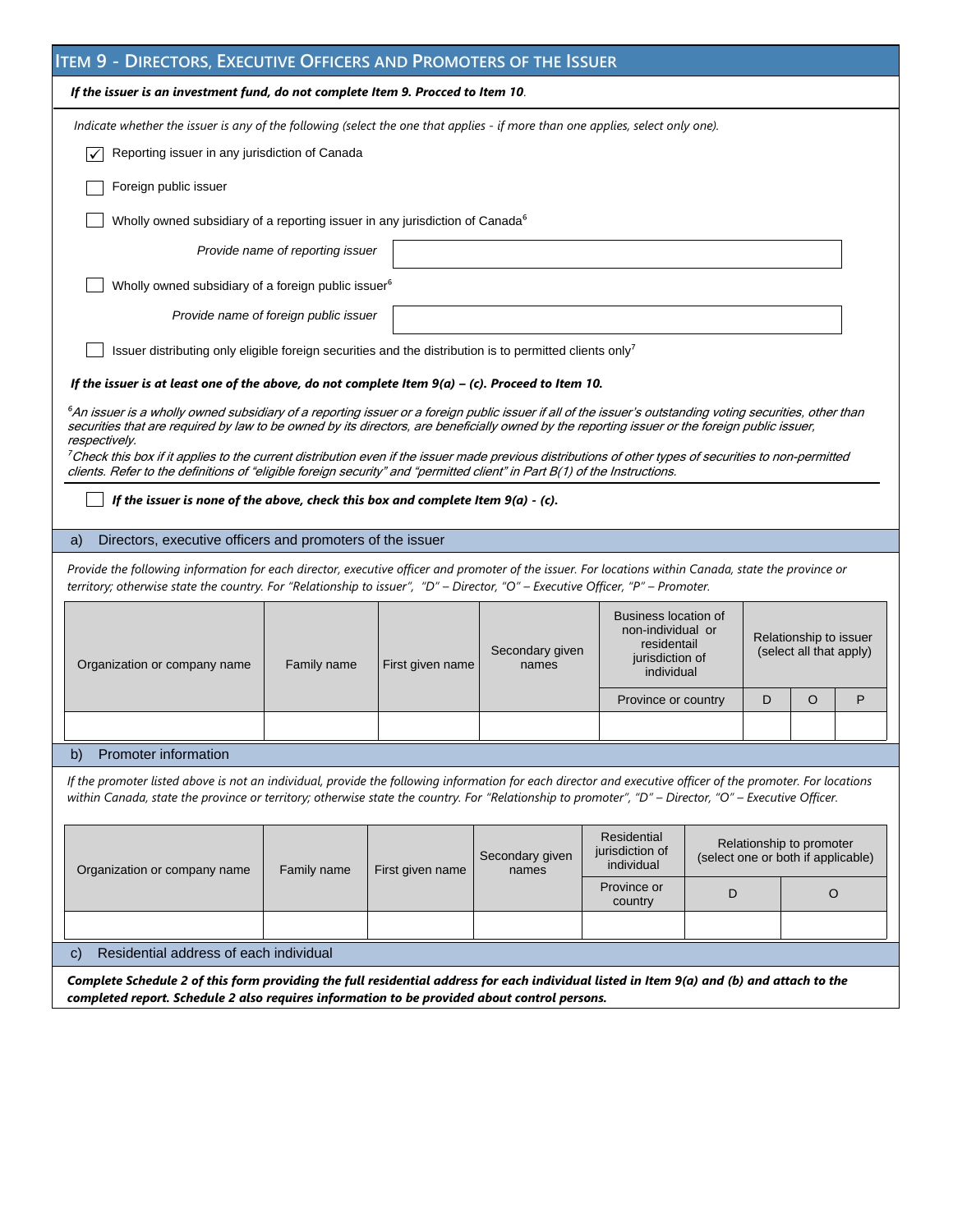### **ITEM 10 - CERTIFICATION**

Provide the following certification and business contact information of an officer, director or agent of the issuer or underwriter. If the issuer or *underwriter is not a company, an individual who performs functions similar to that of a director or officer may certify the report. For example, if the*  issuer is a trust, the report may be certified by the issuer's trustee. If the issuer is an investment fund, a director or officer of the investment fund *manager (or, if the investment fund manager is not a company, an individual who performs similar functions) may certify the report if the director or officer has been authorized to do so by the investment fund.*

*The certification may be delegated, but only to an agent that has been authorized by an officer or director of the issuer or underwriter to prepare and certify the report on behalf of the issuer or underwriter. If the report is being certified by an agent on behalf of the issuer or underwriter, provide the applicable information for the agent in the boxes below.*

*If the individual completing and filing the report is different from the individual certifying the report, provide the name and contact details for the individual completing and filing the report in Item 11.*

The signature on the report must be in typed form rather than handwritten form. The report may include an electronic signature provided the name of *the signatory is also in typed form.*

Securities legislation requires an issuer or underwriter that makes a distribution of securities under certain prospectus exemptions to file a completed report of exemt distribution.

By completing the information below, I certify, on behalf of the issuer/underwriter/investment fund manager, to the securities regulatory authority or regulator, as applicable, that I have reviewed this report and to my knowledge, having exercised reasonable diligence, the information provided in this report is true and, to the extent required, complete.

| Name of issuer/underwriter/<br>investment fund manager/agent | Avicanna Inc. |                  |                           |                       |    |  |  |  |  |  |  |
|--------------------------------------------------------------|---------------|------------------|---------------------------|-----------------------|----|--|--|--|--|--|--|
| Full legal name                                              | Setu          |                  |                           |                       |    |  |  |  |  |  |  |
|                                                              | Family name   | First given name |                           | Secondary given names |    |  |  |  |  |  |  |
| Title                                                        | President     |                  |                           |                       |    |  |  |  |  |  |  |
| Telephone number                                             | 6476883115    | Email address    | Setu.purohit@avicanna.com |                       |    |  |  |  |  |  |  |
| Signature                                                    | Purohit Setu  | Date             | 2020                      | 08                    | 28 |  |  |  |  |  |  |
|                                                              |               |                  | <b>YYYY</b>               | MМ                    | DD |  |  |  |  |  |  |

## **ITEM 11- CONTACT PERSON**

*Provide the following business contact information for the individual that the securities regulatory authority or regulator may contact with any questions regarding the contents of this report, if different than the individual certifying the report in Item 10.*

Same as individual certifying the report П

| Full legal name Freedman      |                                          | lJoshua          |                                             |                       | Title | Associate |
|-------------------------------|------------------------------------------|------------------|---------------------------------------------|-----------------------|-------|-----------|
|                               | Family name                              | First given name |                                             | Secondary given names |       |           |
|                               | Name of company   DLA Piper (Canada) LLP |                  |                                             |                       |       |           |
| Telephone number   4163653429 |                                          |                  | Email address  joshua.freedman@dlapiper.com |                       |       |           |